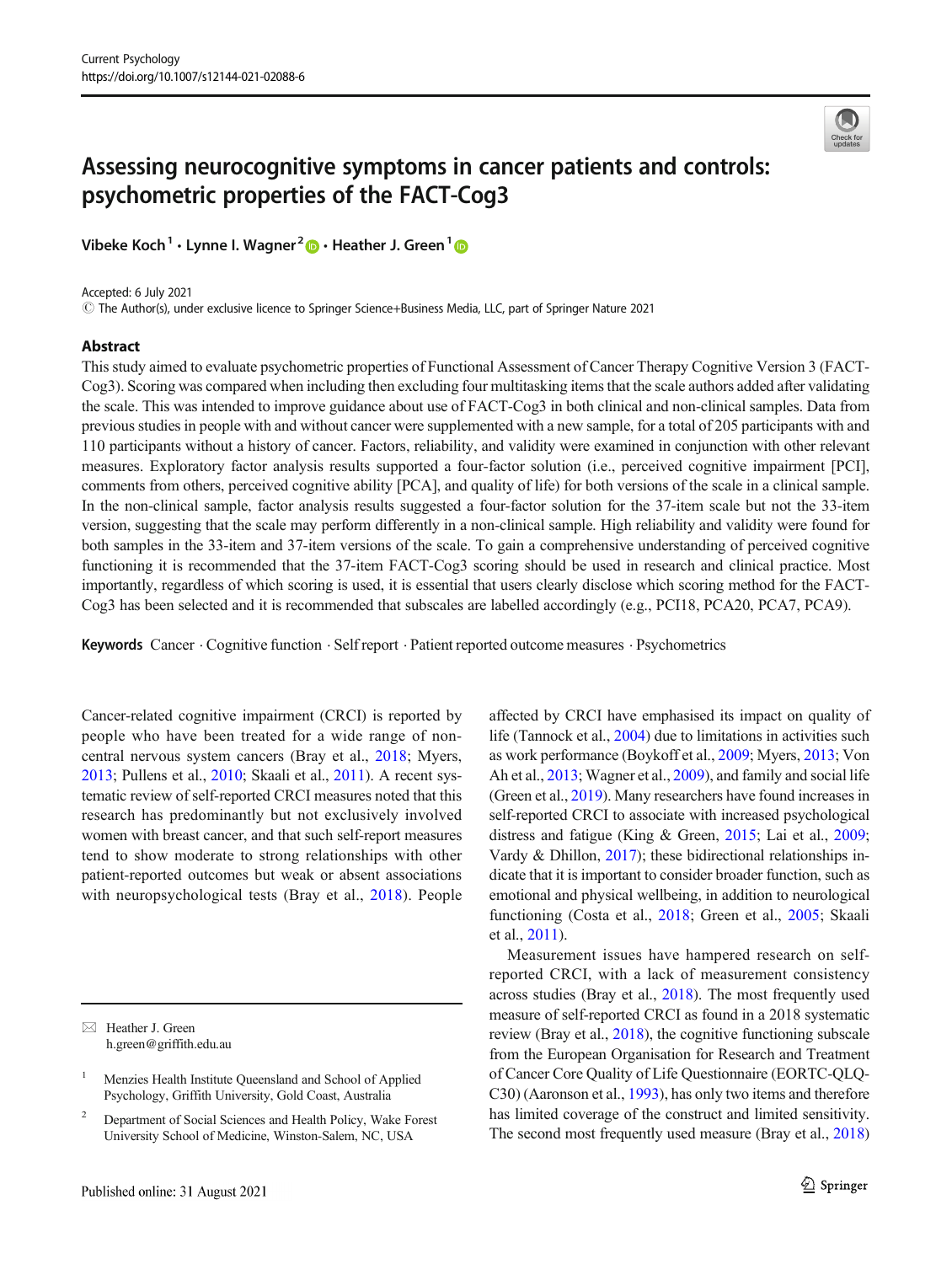is the Functional Assessment of Cancer Therapy-Cognitive Function (FACT-Cog) questionnaire (Wagner et al., [2009](#page-10-0)). The current scale version, FACT-Cog3, is frequently recommended for research and/or clinical practice, given that it is a relatively brief yet comprehensive measure that was developed to assess the cognitive concerns reported by cancer survivors (Lange & Joly, [2017](#page-9-0); Vardy & Dhillon, [2017](#page-10-0)). However, inconsistencies in how FACT-Cog3 is used, including variations in scoring, hamper comparative research and understanding of CRCI.

FACT-Cog3 is a self-report measure containing 37 items to assess perceived cognitive functioning in adult cancer samples. It comprises four subscales: perceived cognitive impairment (PCI), perceived cognitive abilities (PCA), comments from others (CFO), and impact on quality of life (QOL). For PCI and CFO subscales, the respondent reports the frequency of each situation over the past 7 days on a 5-point scale ranging from 0 "never" to 4 "several times a day". The PCA and QOL subscales are rated on a different 5-point scale ranging from 0 "not at all" to 4 "very much", based on respondent feedback about response wording during scale development. Subscale scores are computed such that higher scores reflect better perceived cognitive functioning and quality of life. PCI items measure cognitive problems, thus are negativelyworded, and PCA items assess the extent to which one is able to complete cognitive tasks and are positively-worded. An examination of the association between negatively-worded and positively-worded items found that these scales represent two separate factors, thus produce the most robust psychometric properties if scored separately (Lai et al., [2014\)](#page-9-0). Based on this research, the PCI subscale score is recommended to be used as the "primary" score for the FACT-Cog3 in preference to computing a scale total (FACIT.org, [2009](#page-9-0)).

Multi-tasking items were added to the FACT-Cog version 2 to address an observed ceiling effect and were added after the scale was validated. The FACT-Cog3 authors have given two alternative scoring methods (FACIT.org, [2009](#page-9-0)), i.e., to either include or exclude the four items measuring multitasking (two PCI and two PCA subscale items) because the scale with multitasking items has not yet been validated. Current standard scoring instructions therefore recommend omitting the multitasking items from computation of subscales, or conducting internal validation checks within a study-specific sample in order to decide whether or not to include multitasking items in scoring (FACIT.org, [2009](#page-9-0)). Publications have shown a lack of clarity and consistency about scoring, with some authors explicitly reporting omission of multitasking items from calculations as per the standard scoring instructions (Bell et al., [2018;](#page-9-0) Park et al., [2015\)](#page-9-0), some researchers not being explicit about whether these items are included in scoring (King & Green, [2015](#page-9-0); Von Ah et al., [2018\)](#page-10-0), and some using their own scoring procedures such as using a total score or creating their own set of subscales that differ from the scale

authors' recommended 4 subscales (Cheung et al., [2013](#page-9-0)). This lack of consistency hampers comparisons across studies, such as the potential for meta-analysis. Furthermore, there is yet to be a study that has reported all key psychometric properties of FACT-Cog3 in English, with either the standard scoring (33 items) or expanded scoring (37 items). Whilst the FACT-Cog3 has been developed for use in a clinical sample, some studies have administered this measure in a non-clinical sample for comparison purposes, despite there being even less information about the psychometric properties of the measure in the general population (Lange et al., [2016;](#page-9-0) Myers et al., [2015;](#page-9-0) Pullens et al., [2010\)](#page-9-0).

The FACT-Cog3 has been translated and validated for use in French (Joly et al., [2012\)](#page-9-0), Chinese-speaking Singaporean (Cheung et al., [2013\)](#page-9-0), and Korean (Park et al., [2015\)](#page-9-0) populations. Translation studies have shown high internal consistency of the 33-item FACT-Cog3 in the French (Joly et al., [2012;](#page-9-0) Lange et al., [2016\)](#page-9-0) and Korean (Park et al., [2015\)](#page-9-0) adaptations, with Cronbach's alphas for subscales ranging from .70 to .95. Additionally, test-retest reliability has been assessed by Cheung et al. ([2013](#page-9-0)) using both the English and Chinese translations of the scale in a Singaporean sample, showing consistency across FACT-Cog3 total scores after approximately 40 days, and satisfactory test-retest reliability for individual cognitive domains. However, since Cheung et al.'s study used scoring whereby PCI and PCA items were allocated into six cognitive domains instead of the two standard subscales (Cheung et al., [2013\)](#page-9-0) it did not provide information about the internal consistency and test-retest reliability of the PCI and PCA subscales.

Translation studies have demonstrated concurrent validity through significant correlations of FACT-Cog3 subscales with the EORTC-QLQ-C30 cognitive subscale (Cheung et al., [2013](#page-9-0); Park et al., [2015](#page-9-0)). Moreover, these studies found that FACT-Cog3 subscales displayed convergent validity through correlations with fatigue, anxiety, global health status (Cheung et al., [2013\)](#page-9-0), and depression (Park et al., [2015](#page-9-0)). Whilst translation studies have provided insight into psychometric properties of FACT-Cog3 for use in French-, Korean-, or Chinese-speaking samples, these studies have not directly quantified reliability and validity of the instrument for use in an English-speaking sample. It would be expected that the FACT-Cog3 English language version would show similar reliability and validity to translated versions, but this has yet to be comprehensively evaluated and reported for either standard FACT-Cog3 scoring (i.e., 33 items only) or 37-item scoring.

Despite being a widely used measure, previously only one study conducted by Costa et al. ([2018\)](#page-9-0) has researched the factor structure of the full 37-item FACT-Cog3. Using a confirmatory factor analysis (CFA), Costa et al. assessed the scale for use in cancer patients, older adults, and undergraduate psychology students. Although fit for the four-factor structure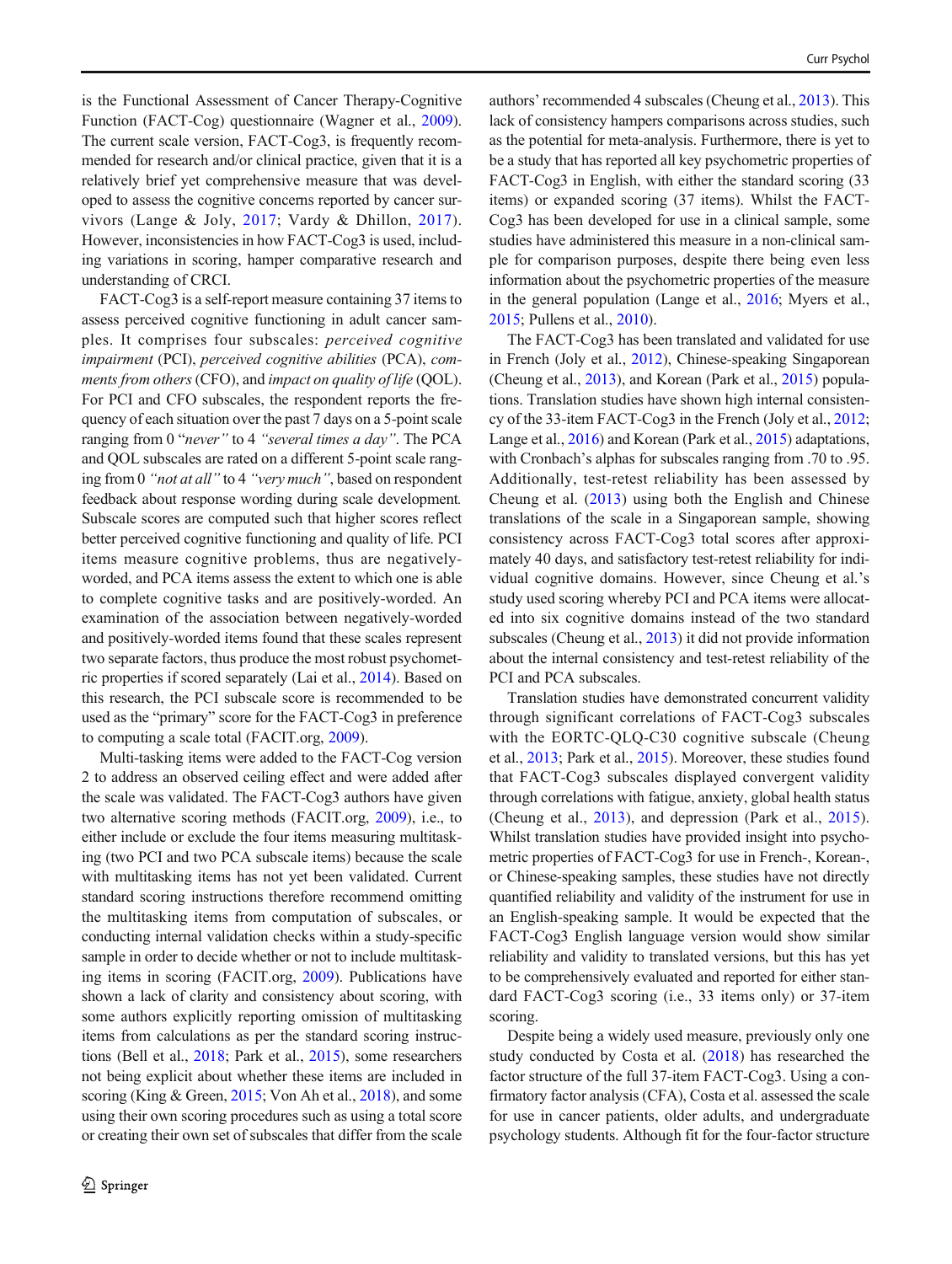of the FACT-Cog3 was found to be "good" on a range of indices in the patient and older adult samples, results from the student sample (younger adults) did not indicate good fit on any index. Due to these mixed results, Costa et al. conducted an additional Exploratory Factor Analysis (EFA) indicating both eight- and four-factor solutions for the clinical sample and a three-factor solution for the student sample. These differences were suggested to be partly due to a greater ability of the psychology students to discriminate between cognitive experiences due to their pre-existing knowledge. Whilst Costa et al. covered a wide age range across samples, neither of the control samples (with mean ages of 21.34 and 63.5 years, respectively) was reflective of the age in the clinical samples (mean age of 53.75 years).

Additionally, Park et al. ([2015\)](#page-9-0) used CFA to assess the factor structure of the Korean 33-item FACT-Cog3 in 250 breast cancer patients. Whilst the results supported a fourfactor solution as suggested by the scale authors (i.e., PCI, PCA, CFO, and QOL), the scale had been translated and adapted to be appropriate for a Korean sample and therefore did not directly represent the factor structure of the English version of FACT-Cog3. Cheung et al. ([2013\)](#page-9-0) conducted a study comparing the English version to a Chinese adaptation of the FACT-Cog3 for use in a Singaporean population; however, factor analyses in this study were conducted with subsets of items rather than evaluating factor structure of all 33- or 37 items together.

The present study provided the first evaluation of both the dimensionality and psychometric properties of the FACT-Cog3 in English, using both a clinical sample and a demographically-matched non-cancer sample. Factor structure was evaluated using the FACT-Cog3 scoring as suggested by the scale authors (33 items) and for the full scale, inclusive of the multitasking items (37 items). Subsequent analyses were conducted to assess the psychometric properties of the FACT-Cog3 subscales allowing for both the inclusion or exclusion of multitasking items. It was hypothesised that four factors would emerge and correspond with proposed subscales in both the 37-item version (Hypothesis 1a) and 33-item version (Hypothesis 1b) of the FACT-Cog3 in a clinical sample. Furthermore, it was hypothesised that multitasking items would load with respective subscales of the FACT-Cog3 for use in a clinical sample (Hypothesis 2). Additionally, the psychometric properties of the FACT-Cog3 (33-item and 37-item) were examined to determine its reliability and validity for measuring perceived cognitive function and quality of life in a clinical sample (Research Question 1). Finally, the factor structure (Research Question 2a) and psychometric properties (Research Question 2b) of the FACT-Cog3 were assessed for use in a non-clinical sample.

# Method

#### **Participants**

Clinical participants ( $N = 205$ ) had completed primary treatments for adult-onset cancer (e.g., surgery, chemotherapy, and/or radiotherapy), and non-clinical participants  $(N = 110)$ had no cancer history (Table [1](#page-3-0)). Some clinical participants  $(n = 107)$  came from three cognitive rehabilitation studies (Green et al., [2018;](#page-9-0) Mihuta et al., [2018a](#page-9-0), [b](#page-9-0)). Rehabilitation study participants had: (a) a history of adult-onset cancer, (b) completed all primary treatments a minimum of 6 months prior (excluding hormonal or targeted therapy, which could be ongoing), (c) self-reported cognitive complaints attributed to cancer or treatment, and (d) fluency in English. Ninetyeight additional clinical participants were recruited based on criteria (a) and (d), at a minimum of 3 months post-treatment completion (but remained eligible with ongoing hormonal or targeted therapy).

Twenty-nine non-clinical participants were included from a previous rehabilitation study (Mihuta et al., [2018a](#page-9-0)). Nonclinical participants were eligible if aged 35 years or above, with no previous cancer diagnosis, and fluent in English. A further 81 non-clinical participants, who met the same criteria as the rehabilitation sample, were recruited. Since the archival sample contained few males and comprised predominantly breast cancer survivors, analyses were conducted with female participants only and participants in the new sample were required to be female. Due to requirements of parallel studies for the new sample, recruitment predominantly targeted ages 18 to 64 years for clinical and 35 to 64 years for non-clinical participants, but three clinical participants aged 68 to 79 and 16 non-clinical participants aged 18 to 30 were included in analyses.

#### Materials

Cognitive Functioning Self-reported cognitive functioning was measured using FACT-Cog3 (Wagner et al., [2009](#page-10-0)). Earlier versions of FACT-Cog have shown high reliability and validity (Lai et al., [2009](#page-9-0)), as have translated versions (Cheung et al., [2013;](#page-9-0) Joly et al., [2012;](#page-9-0) Park et al., [2015\)](#page-9-0). Psychometric properties of FACT-Cog3 were investigated as the focus of the present study.

Quality of Life EORTC-QLQ-C30 is a 30-item self-report measure containing five functional subscales, three symptom scales, and a global health and quality of life scale (Aaronson et al., [1993\)](#page-8-0). Higher scores from functioning scales indicate better functioning, whereas higher scores on symptom scales indicate increased symptoms. Subscales used in the present study have shown acceptable internal reliability on Cronbach's alpha: Cognitive functioning .73, Fatigue .85,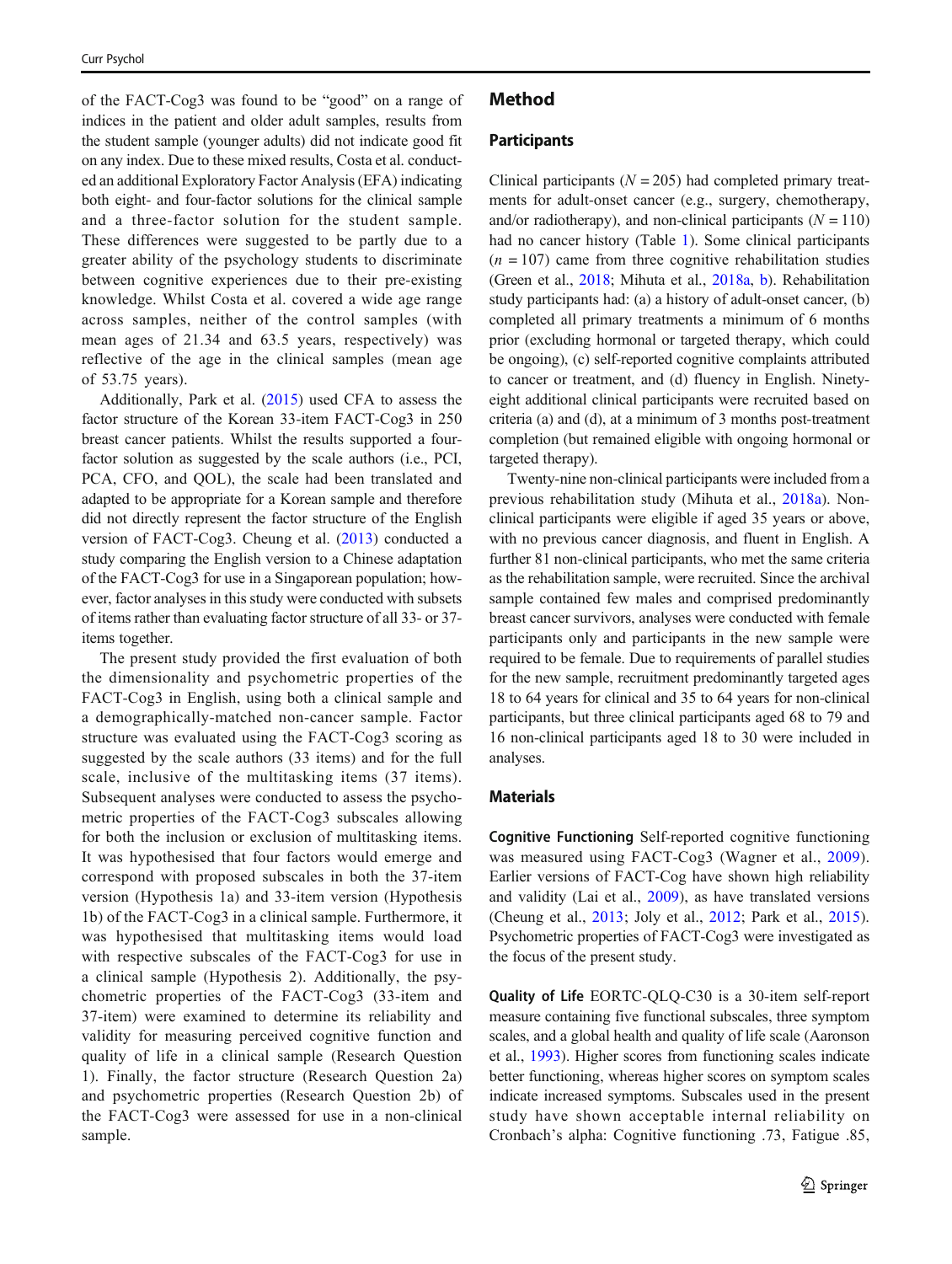<span id="page-3-0"></span>

| Table 1                                 | Demographic and Medical Data                                                                                                                                                                       |                                                   |                                           |                   |                         |                                             |                   |                         |
|-----------------------------------------|----------------------------------------------------------------------------------------------------------------------------------------------------------------------------------------------------|---------------------------------------------------|-------------------------------------------|-------------------|-------------------------|---------------------------------------------|-------------------|-------------------------|
| Variable                                | Clinical                                                                                                                                                                                           |                                                   |                                           |                   |                         | Non-clinical                                |                   |                         |
|                                         | In-person intervention (Green et al.,<br>$2018(n=24)$                                                                                                                                              | Pilot (Mihuta et al.,<br>$2018a$ ( <i>n</i> = 12) | RCT (Mihuta et al.,<br>$2018b$ $(n = 71)$ | $(n = 98)$<br>New | Combined<br>$(N = 205)$ | Pilot (Mihuta et al.,<br>$2018a$ $(n = 38)$ | $(n = 81)$<br>New | Combined<br>$(N = 110)$ |
| Age                                     |                                                                                                                                                                                                    |                                                   |                                           |                   |                         |                                             |                   |                         |
| Mean, SD                                | 49.75, 10.61                                                                                                                                                                                       | 45.42, 10.30                                      | 55.48, 9.36                               | 54.10, 8.71       | 53.56, 9.57             | 46.52, 8.83                                 | 44.78, 14.21      | 13.00<br>45.24,         |
| Range                                   | $27 - 65$                                                                                                                                                                                          | $27 - 64$                                         | $26 - 72$                                 | $19 - 79$         | $19 - 79$               | $35 - 63$                                   | $18 - 64$         | $18 - 64$               |
| Years of Education                      |                                                                                                                                                                                                    |                                                   |                                           |                   |                         |                                             |                   |                         |
| Mean, SD                                | 14.08, 2.28                                                                                                                                                                                        | 14.83, 2.66                                       | 14.68, 2.44                               | 14.87,2.68        | 14.71, 2.55             | 14.93, 2.52                                 | 13.69, 2.39       | 2.48<br>14.02,          |
| Range                                   | $10 - 18$                                                                                                                                                                                          | $9 - 19$                                          | $9 - 19$                                  | $10 - 20$         | $9 - 20$                | $10 - 19$                                   | $9 - 19$          | $9 - 19$                |
| Born in Australia                       | 19 (79.2%)                                                                                                                                                                                         | 7(58.3%)                                          | 57 (80.3%)                                |                   | 80 (81.6%) 163 (79.5%)  | 17 (58.6%)                                  | 55 (67.9%)        | $72(65.5\%)$            |
| First Language English                  | 19 (79.2%)                                                                                                                                                                                         | 11 (91.7%)                                        | 67 (94.4%)                                |                   | 96 (98.0%) 193 (94.1%)  | 23 (79.3%)                                  | 73 (90.1%)        | 96 (87.3%)              |
| Cancer Classification                   |                                                                                                                                                                                                    |                                                   |                                           |                   |                         |                                             |                   |                         |
| <b>Breast</b>                           | 24 (100%)                                                                                                                                                                                          | $(50\%)$<br>$\circ$                               | 70 (98.6%)                                |                   | 83 (84.7%) 183 (89.3%)  |                                             |                   |                         |
| Other Primary                           | $0\ (0\%)$                                                                                                                                                                                         | $(50\%)$<br>$\circ$                               | $1(1.4\%)$                                | $7(7.1\%)$        | $14(6.9\%)$             |                                             |                   |                         |
| Multiple Primary<br>Malignancy<br>Types | $0\ (0\%)$                                                                                                                                                                                         | $(0\%)$<br>$\circ$                                | $0\ (0\%)$                                | $8~(8.2\%)$       | 8 (3.9%)                |                                             |                   |                         |
| Months Since Diagnosis                  |                                                                                                                                                                                                    |                                                   |                                           |                   |                         |                                             |                   |                         |
| Mean, SD                                | 22.63, 9.63                                                                                                                                                                                        | 61.58, 45.97                                      | 57.92, 42.79                              | (48.64)<br>68.19  | 58.81, 45.55            |                                             |                   |                         |
| Range                                   | $7 - 47$                                                                                                                                                                                           | $4 - 134$                                         | $9 - 180$                                 | $4 - 240$         | $4 - 240$               |                                             |                   |                         |
| Months Since Treatment Ended            |                                                                                                                                                                                                    |                                                   |                                           |                   |                         |                                             |                   |                         |
| Mean, SD                                | 15.42, 9.08                                                                                                                                                                                        | 52.50, 46.70                                      | 50.35, 42.29                              | (41.52)<br>53.26  | 47.78, 41.25            |                                             |                   |                         |
| Range                                   | $3 - 34$                                                                                                                                                                                           | $6 - 125$                                         | $4 - 171$                                 | $0 - 194$         | $0 - 194$               |                                             |                   |                         |
| Past Treatment                          |                                                                                                                                                                                                    |                                                   |                                           |                   |                         |                                             |                   |                         |
| Surgery                                 | 24(100%)                                                                                                                                                                                           | 0(83.3%)                                          | 70 (98.6%)                                | 95 (96.9%)        | 199 (97.1%)             |                                             |                   |                         |
| Chemotherapy                            | 22 (91.7%)                                                                                                                                                                                         | 2 (100%)                                          | 60(84.5%)                                 | 76 (77.6%)        | 170 (82.9%)             |                                             |                   |                         |
| Radiation                               | 20(83.3%)                                                                                                                                                                                          | $(58.3\%)$                                        | 49 (69.0%)                                | $62(63.3\%)$      | 138 (67.3%)             |                                             |                   |                         |
| Hormone                                 | 18 (75%)                                                                                                                                                                                           | $(8.3\%)$                                         | 54(76.1%)                                 | $65 (66.3\%)$     | 138 (67.3%)             |                                             |                   |                         |
| Targeted                                | 6(25%)                                                                                                                                                                                             | $(0.0\%)$<br>$\circ$                              | 14 (19.7%)                                | $9(9.2\%)$        | 29 (14.1%)              |                                             |                   |                         |
| Other                                   | 2(8.3%)                                                                                                                                                                                            | $(0.0\%)$<br>$\circ$                              | $1\ (1.4\%)$                              | $9(9.2\%)$        | $12(5.9\%)$             |                                             |                   |                         |
| haematological, thyroid, or sarcoma     | Note. Other primary malignancy = colorectal, melanoma, lung, gynaecological, haematological, sarcoma, or appendix. Multiple primary types were breast cancer plus one of melanoma, gynaecological, |                                                   |                                           |                   |                         |                                             |                   |                         |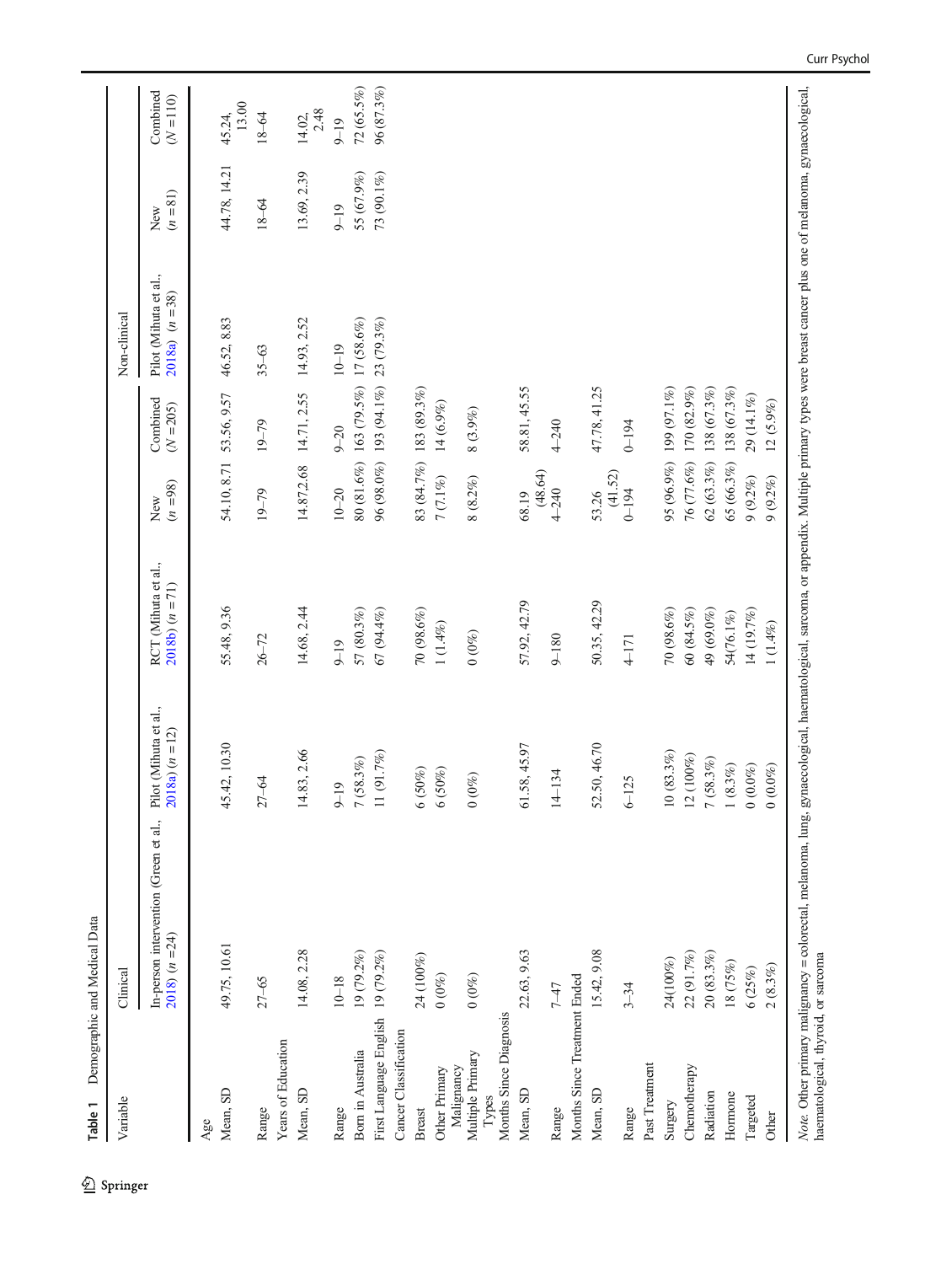Pain .76, and Nausea and Vomiting .73 (Aaronson et al., [1993\)](#page-8-0).

Distress Kessler Psychological Distress Scale (K10) is a 10 item self-report measure used to assess distress (symptoms of depression and anxiety) over a 4-week period, where higher scores indicate greater distress. The K10 shows high levels of internal consistency (Cronbach's  $\alpha$  = .93), concurrent validity, and discriminant validity (Kessler et al., [2002](#page-9-0)).

#### Procedure

Participants from rehabilitation studies were recruited through Breast Cancer Network Australia, Mater Cancer Care Centre, and Griffith University staff and students in 2015 and 2016. These participants viewed written informed consent materials, provided verbal consent via telephone, then completed a semistructured telephone interview with demographic and medical questions, followed by an online assessment including FACT-Cog3, EORTC-QLQ-C30, and K10. Present analyses used baseline data from rehabilitation study participants (after screening and before any intervention), plus 6-week Time 2 data of 33 clinical (age  $M = 56.47$ ;  $SD = 9.36$ ) and 11 nonclinical (age  $M = 45.64$ ;  $SD = 6.58$ ) participants who had not received any intervention between the two assessments (Mihuta et al., [2018a,](#page-9-0) [b](#page-9-0)). New participants were recruited in 2018 via broadcast email sent to Griffith University staff and students and Breast Cancer Network Australia's voluntary research pool. The email included a link to an anonymous survey consisting of medical and demographic items, followed by FACT-Cog3, EORTC-QLQ-C30, K10, and two other questionnaires administered for other studies (World Health Organisation Disability Assessment Schedule 2.0, and Life Orientation Test - Revised). Informed consent materials before the survey stated that by proceeding to answer questions, participants were indicating they consented to participate.

## Statistical Analyses

Statistical analyses used SPSS version 25. Prior to analyses, 33 incomplete cases were removed. For several variables, missing or out of range values were substituted with plausible values. Such substitutions were made in age  $(n = 2)$ , years of education ( $n = 1$ ), months since diagnosis ( $n = 6$ ), and months since treatment ended  $(n = 3)$ . Relevant scores for FACT-Cog3, EORTC-QLQ-C30, and K10 were computed via scale author instructions. Additional PCI and PCA computations incorporated multitasking items (PCI20 and PCA9, with original scoring labelled as PCI18 and PCA7, respectively). Given ongoing uncertainty about FACT-Cog3 factor structure, especially with multitasking items and with non-clinical samples (Costa et al., [2018](#page-9-0)), exploratory factor analysis was used for FACT-Cog3. Principal axis factoring with oblique rotation

was conducted separately for clinical and non-clinical samples with the number of factors determined using scree plots, eigenvalues greater than one, and theoretical coherence. Items with factor loadings of .40 and above were retained (Howard, [2016\)](#page-9-0). Clinical and non-clinical group data were compared using t-tests. For FACT-Cog3 subscales in clinical and nonclinical samples respectively, internal reliability was assessed with Cronbach's alpha. Pearson correlations with FACT-Cog3 baseline subscale scores were used to assess test-retest reliability (correlation with scores after a 6-week gap); concurrent validity (with EORTC-QLQ-C30 cognitive function subscale); convergent validity (with EORTC-QLQ-C30 fatigue subscale and K10 psychological distress); and discriminant validity (EORTC-QLQ-C30 pain and nausea/vomiting subscales).

# Results

## Factor Structure for FACT-Cog3

Bartlett's test of sphericity (Bartlett, [1950](#page-9-0)) was significant in both clinical ( $\chi^2$  = 6696.22, *p* < .001) and non-clinical ( $\chi^2$  = 3832.96,  $p < .001$ ) samples, using all 37 FACT-Cog3 items. The Kaiser-Meyer-Olkin measure of sampling adequacy (Kaiser, [1960\)](#page-9-0) was .94 and .90 for the clinical and nonclinical samples respectively, confirming factorability (Tabachnick & Fidell, [1989](#page-9-0); Worthington & Whittaker, [2006\)](#page-10-0).

In the clinical sample, scree plot suggested two factors and eigenvalues >1 suggested six factors. Inspection of a sixfactor solution indicated items without loadings and others with cross-loadings, and without clear theoretical underpinning (see Supplementary Table S1 for item loadings). After assessing alternative solutions, a four-factor solution was free from cross-loadings, inclusive of all items and proved most theoretically meaningful, and was therefore retained. The retained solution reflected the "PCI", "CFO", "PCA", and "QOL" subscales as proposed by scale authors and explained 65.00% of variance. All items, including additional multitasking items, loaded with proposed subscales except CogM9, which loaded with CFO instead of PCI. Item factor loadings and communalities for the clinical and non-clinical samples are in Table [2](#page-5-0).

For non-clinical participants, scree plot indicated four factors whilst eigenvalues >1 indicated six factors. A four-factor solution reflecting PCI, CFO, PCA, and QOL was interpreted and accounted for 65.76% of variance. Three items attributed to PCI loaded with other factors, where CogM9 and CogF25 loaded with CFO, and CogC7 loaded with PCA. CogA1, CogA3, CogF23, CogC33c, and CogC31 did not load with any factor.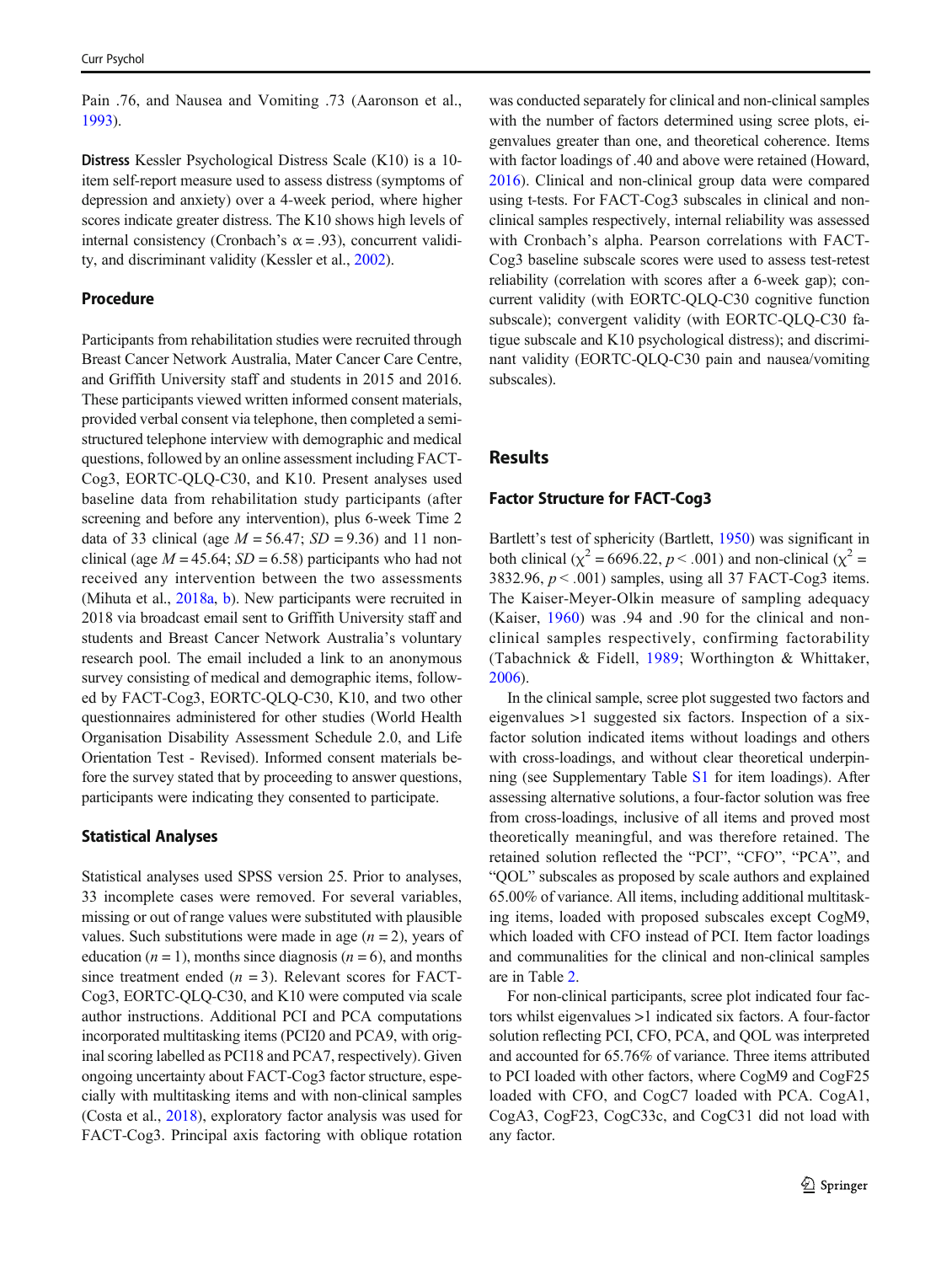| Item          | Clinical |     |            |        |                | Non-clinical |            |             |     |                |  |  |
|---------------|----------|-----|------------|--------|----------------|--------------|------------|-------------|-----|----------------|--|--|
|               | PCI      | CFO | <b>PCA</b> | QOL    | h <sub>2</sub> | PCI          | <b>CFO</b> | ${\rm PCA}$ | QOL | h <sub>2</sub> |  |  |
| CogF23 (PCI)  | .85      |     |            |        | .76            |              |            |             |     | .72            |  |  |
| CogF19 (PCI)  | .82      |     |            |        | .59            | .56          |            |             |     | .59            |  |  |
| CogF24 (PCI)  | .79      |     |            |        | .53            | .50          |            |             |     | .44            |  |  |
| CogV13 (PCI)  | .78      |     |            |        | .67            | .83          |            |             |     | .65            |  |  |
| CogA3 (PCI)   | .74      |     |            |        | .66            |              |            |             |     | .54            |  |  |
| CogM12 (PCI)  | .71      |     |            |        | .62            | .61          |            |             |     | .64            |  |  |
| CogV15 (PCI)  | .70      |     |            |        | $.80\,$        | .66          |            |             |     | .63            |  |  |
| CogC7 (PCI)   | .69      |     |            |        | .62            |              |            | .40         |     | .53            |  |  |
| CogC31 (PCI)  | .69      |     |            |        | .79            |              |            |             |     | .61            |  |  |
| CogC32 (PCI)  | .64      |     |            |        | .68            | .41          |            |             |     | .80            |  |  |
| CogC33c (PCI) | .62      |     |            |        | .64            |              |            |             |     | .47            |  |  |
| CogA1 (PCI)   | .60      |     |            |        | .62            |              |            |             |     | .52            |  |  |
| CogC33a (PCI) | .60      |     |            |        | .69            | .68          |            |             |     | .79            |  |  |
| CogMT1 (PCI)  | .59      |     |            |        | $.82\,$        | .41          |            |             |     | .75            |  |  |
| CogM10 (PCI)  | .57      |     |            |        | .55            | .49          |            |             |     | .79            |  |  |
| CogF25 (PCI)  | .56      |     |            |        | .53            |              | .66        |             |     | .78            |  |  |
| CogMT2 (PCI)  | .55      |     |            |        | .77            | .40          |            |             |     | .68            |  |  |
| CogV16 (PCI)  | .40      |     |            |        | .43            | .87          |            |             |     | .83            |  |  |
| CogV17b (PCI) | .40      |     |            |        | .70            | .70          |            |             |     | .82            |  |  |
| CogO3 (CFO)   |          | .73 |            |        | .82            |              | .81        |             |     | .74            |  |  |
| CogO4 (CFO)   |          | .70 |            |        | .69            |              | .69        |             |     | .76            |  |  |
| CogO2 (CFO)   |          | .55 |            |        | .52            |              | .66        |             |     | .47            |  |  |
| CogO1 (CFO)   |          | .54 |            |        | .54            |              | .54        |             |     | .61            |  |  |
| CogM9 (PCI)   |          | .43 |            |        | .36            |              | $.48\,$    |             |     | .42            |  |  |
| CogPMT2 (PCA) |          |     | .85        |        | .77            |              |            | .79         |     | .77            |  |  |
| CogPMT1 (PCA) |          |     | .84        |        | .81            |              |            | .90         |     | .82            |  |  |
| CogPF1 (PCA)  |          |     | .80        |        | .66            |              |            | .84         |     | .79            |  |  |
| CogPC1 (PCA)  |          |     | .72        |        | .72            |              |            | .74         |     | .67            |  |  |
| CogPM1(PCA)   |          |     | .67        |        | .57            |              |            | .65         |     | .74            |  |  |
| CogPM2 (PCA)  |          |     | .63        |        | .68            |              |            | .71         |     | .62            |  |  |
| CogPV1 (PCA)  |          |     | .62        |        | .61            |              |            | .63         |     | .63            |  |  |
| CogPCH1 (PCA) |          |     | .54        |        | .85            |              |            | .76         |     | .66            |  |  |
| CogPCH2 (PCA) |          |     | .53        |        | .90            |              |            | $.71\,$     |     | .62            |  |  |
| CogQ38 (QOL)  |          |     |            | $-.88$ | .80            |              |            |             | .73 | .84            |  |  |
| CogQ41 (QOL)  |          |     |            | $-.85$ | .85            |              |            |             | .76 | .88            |  |  |
| CogQ37 (QOL)  |          |     |            | $-.84$ | $.70\,$        |              |            |             | .69 | .89            |  |  |
| CogQ35 (QOL)  |          |     |            | $-.73$ | .67            |              |            |             | .74 | .77            |  |  |

<span id="page-5-0"></span>Table 2 Factor Loadings and Communalities of the 37-item FACT-Cog3 in Clinical and Non-Clinical Samples

Factor analysis of the 33-item FACT-Cog3 revealed a similar pattern (see Supplementary Table S2). In the clinical sample, the scree plot indicated four factors reflecting the PCI, CFO, PCA, and QOL subscales. Most items loaded with their proposed subscales, except CogM9 which loaded with CFO instead of PCI. However, CogPCH1, CogPCH2, and CogV16 did not load with any factor. In the non-clinical sample, the scree plot indicated five factors representing highfrequency memory lapses (forgetting reason for walking into a room or location of keys/wallet), verbal deficits, CFO, PCA, and QOL, with a number of items loading with unexpected subscales or with no subscale.

## Group Comparisons

Clinical participants reported significantly worse cognitive function than non-clinical participants on PCI18,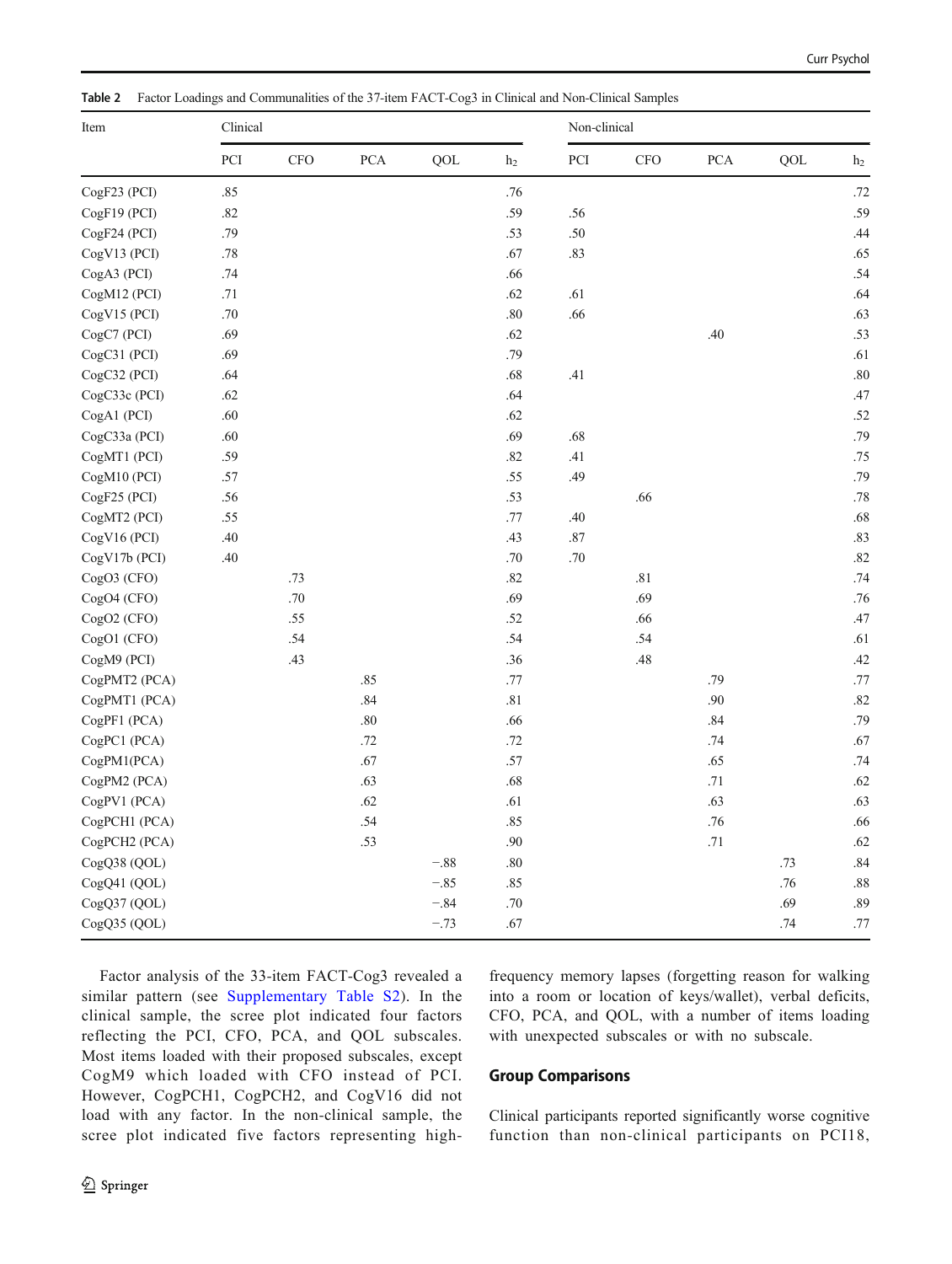<span id="page-6-0"></span>Table 3 Comparing Descriptive Statistics of the Clinical  $(N = 205)$ and Non-Clinical  $(N = 110)$ Samples

| Variable           | Clinical      | Non-Clinical  | t       | df     | $\boldsymbol{p}$ |
|--------------------|---------------|---------------|---------|--------|------------------|
|                    | M(SD)         | M(SD)         |         |        |                  |
| FACT-Cog3          |               |               |         |        |                  |
| PCI18              | 43.23(16.28)  | 55.03 (12.39) | $-7.20$ | 277.31 | < .001           |
| PCI <sub>20</sub>  | 48.01(18.32)  | 61.23 (14.09) | $-7.13$ | 275.31 | < .001           |
| PCA7               | 16.14(6.10)   | 20.20 (5.76)  | $-5.75$ | 313.00 | < .001           |
| PCA <sub>9</sub>   | 20.60 (7.95)  | 25.93(7.50)   | $-5.78$ | 313.00 | < .001           |
| <b>CFO</b>         | 14.29 (2.64)  | 14.70 (2.50)  | $-1.33$ | 313.00 | .184             |
| QOL                | 10.83(4.43)   | 13.33(3.83)   | $-5.21$ | 252.29 | < .001           |
| Predictors         |               |               |         |        |                  |
| Cognitive Function | 65.60 (23.69) | 80.91 (19.53) | $-5.80$ | 313.00 | < .001           |
| Nausea/vomiting    | 6.26(10.70)   | 7.12(12.86)   | $-0.60$ | 190.91 | .550             |
| Pain               | 28.13 (24.20) | 20.61 (25.53) | 2.58    | 313.00 | .010             |
| Fatigue            | 36.86 (20.38) | 26.46 (19.51) | 4.38    | 313.00 | < .001           |
| <b>Distress</b>    | 17.59 (7.51)  | 16.00(7.01)   | 1.83    | 313.00 | .068             |

PCI20, PCA7, PCA9 and QOL subscales (Table 3). Clinical participants also reported significantly worse EORTC-QLQ-C30 cognitive function, pain, and fatigue than non-clinical participants. Mean scores for CFO, nausea/vomiting, and psychological distress did not differ significantly between clinical and non-clinical participants.

## **Reliability**

For clinical participants, Cronbach's alpha indicated high internal reliability (Nunnally & Berstein, [1994\)](#page-9-0) for PCI, PCA, CFO, and QOL (Table 4). When including additional multitasking items, Cronbach's alpha for PCI remained at .96, whereas the alpha for PCA shifted from .87 to .91.

|  |  |  |  |  | Table 4 Reliability and Validity of FACT-Cog3 Subscales in Clinical $(N = 205)$ and Non-Clinical $(N = 110)$ Samples |
|--|--|--|--|--|----------------------------------------------------------------------------------------------------------------------|
|--|--|--|--|--|----------------------------------------------------------------------------------------------------------------------|

|                    | Reliability      |     |                                      |     | Concurrent Validity |         | Convergent Validity |                 |                  | Discriminant Validity |                  |        |                  |
|--------------------|------------------|-----|--------------------------------------|-----|---------------------|---------|---------------------|-----------------|------------------|-----------------------|------------------|--------|------------------|
|                    | Cronbach's Alpha |     | Test-retest reliability <sup>a</sup> |     |                     | Fatigue |                     | <b>Distress</b> |                  | Pain                  |                  |        | Nausea/vomiting  |
| Sample<br>Clinical | $\alpha$         | r   | $\boldsymbol{p}$                     | r   | $\boldsymbol{p}$    | r       | $\boldsymbol{p}$    | r               | $\boldsymbol{p}$ | r                     | $\boldsymbol{p}$ | r      | $\boldsymbol{p}$ |
| PCI18              | .96              | .92 | < .001                               | .75 | < 0.001             | $-.56$  | < 0.01              | $-.58$          | < 0.001          | $-.39$                | < 0.001          | $-.09$ | .227             |
| PCI <sub>20</sub>  | .96              | .92 | < .001                               | .76 | < .001              | $-.57$  | < 0.01              | $-.58$          | < 0.001          | $-.39$                | < 0.001          | $-.09$ | .224             |
| PCA7               | .87              | .87 | < .001                               | .62 | < .001              | $-.39$  | < 0.01              | $-.38$          | < 0.001          | $-.29$                | < .001           | $-.09$ | .031             |
| PCA <sub>9</sub>   | .91              | .89 | < .001                               | .62 | < .001              | $-.38$  | < 0.001             | $-.36$          | < 0.001          | $-.30$                | < 0.001          | $-.09$ | .200             |
| <b>CFO</b>         | .84              | .88 | < .001                               | .41 | < .001              | $-.27$  | < 0.01              | $-.35$          | < 0.001          | $-.30$                | < .001           | $-.07$ | .352             |
| QOL                | .92              | .79 | < .001                               | .61 | < 0.001             | $-.51$  | < 0.01              | $-.57$          | < 0.001          | $-.39$                | < 0.001          | $-.07$ | .323             |
| Non-clinical       |                  |     |                                      |     |                     |         |                     |                 |                  |                       |                  |        |                  |
| PCI18              | .94              | .79 | .004                                 | .72 | < 0.001             | $-.42$  | < 0.01              | $-.58$          | < 0.001          | $-.31$                | .001             | $-.55$ | < 0.001          |
| PCI <sub>20</sub>  | .95              | .81 | .002                                 | .73 | < .001              | $-.42$  | < 0.01              | $-.59$          | < 0.001          | $-.31$                | .001             | $-.55$ | < .001           |
| PCA7               | .90              | .61 | .049                                 | .63 | < .001              | $-.38$  | < 0.01              | $-.41$          | < .001           | $-.09$                | .330             | $-.32$ | .001             |
| PCA <sub>9</sub>   | .93              | .65 | .030                                 | .65 | < 0.001             | $-.42$  | < 0.001             | $-.43$          | < 0.001          | $-.12$                | .228             | $-.34$ | < .001           |
| <b>CFO</b>         | .86              | .87 | < .001                               | .51 | < .001              | $-.26$  | .007                | $-.53$          | < .001           | $-.17$                | .079             | $-.36$ | < .001           |
| QOL                | .95              | .73 | .011                                 | .69 | < 0.001             | $-.44$  | < 0.001             | $-.63$          | < .001           | $-.30$                | .001             | $-.52$ | < .001           |

Note. Higher scores represent better functioning on FACT-Cog3 and cognitive functioning subscale. Higher scores represent worse functioning on the fatigue, distress, pain, and nausea/vomiting measures. <sup>a</sup> Test-retest was conducted at 6-week follow up using clinical  $(n = 33)$  and non-clinical  $(n = 11)$ samples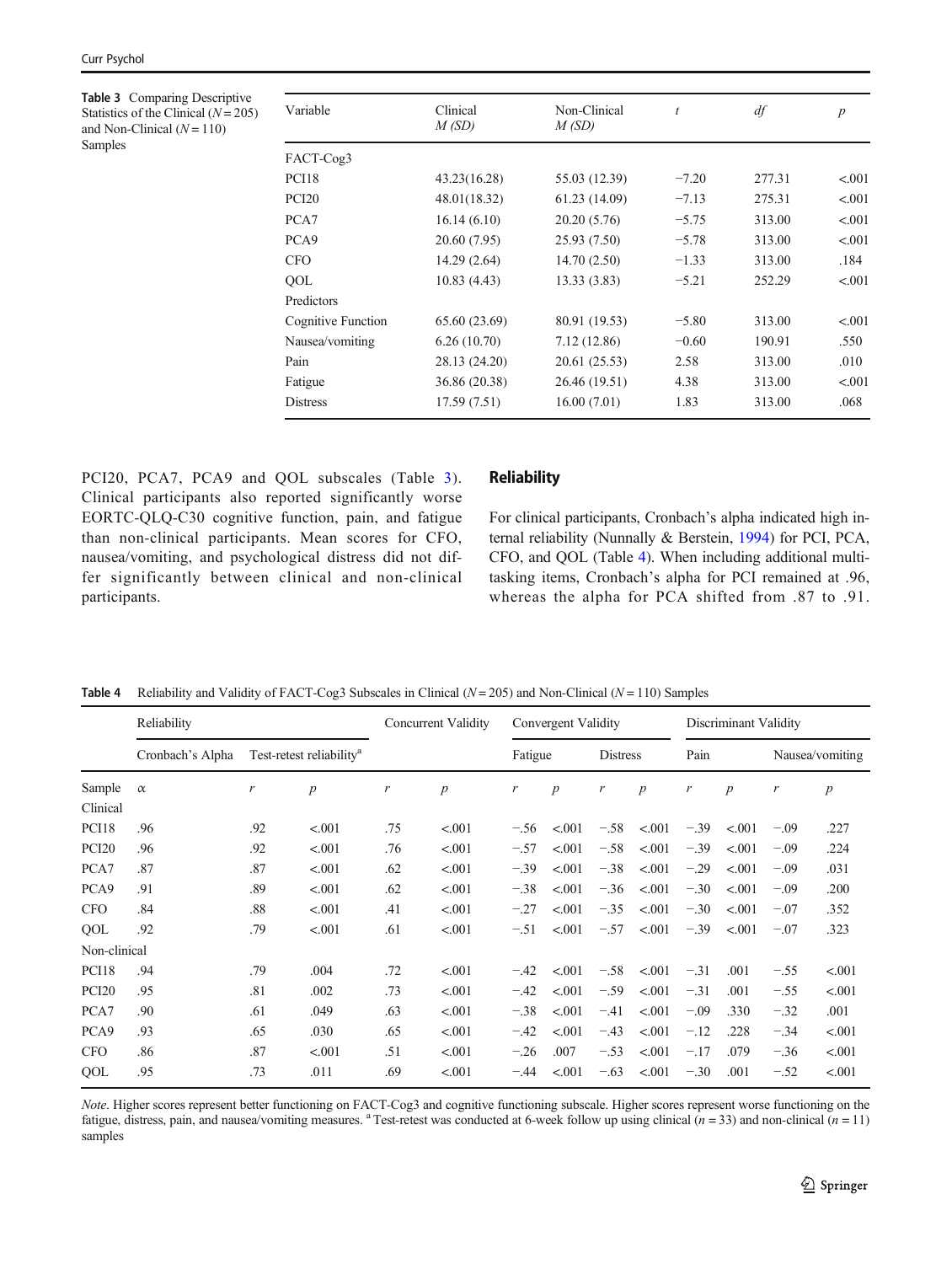Similarly, in the non-clinical sample, Cronbach's  $\alpha$  indicated high internal reliability for PCI, PCA, CFO and QOL and when including additional multitasking items, internal consistency for PCI and PCA increased. In both the clinical  $(n = 33)$  and non-clinical  $(n = 11)$  samples, scores showed significant test-retest correlation between initial and 6-week measures for CFO, QOL, PCI18, PCI20, PCA7 and PCA9 (Table [4](#page-6-0)).

## Validity

For both clinical and non-clinical samples, concurrent validity was demonstrated via worse EORTC-QLQ-C30 cognitive functioning correlating significantly with worse CFO, QOL, PCI18, PCI20, PCA7 and PCA9. In the clinical and nonclinical samples, convergent validity was shown by worse fatigue and distress correlating significantly with worse CFO, QOL, PCI18, PCI20, PCA7 and PCA9.

When assessing discriminant validity, in the clinical sample, higher pain showed a significant correlation with worse CFO, QOL, PCI18, PCI20, PCA7 and PCA9. However, there was no significant correlation between the nausea/vomiting subscale and all FACT-Cog3 subscales. In the non-clinical sample, higher pain showed a significant correlation with worse QOL, PCI18, PCI20, but was uncorrelated with CFO, PCA7, and PCA9. Higher nausea/vomiting in non-clinical participants correlated with worse CFO, QOL, PCI18, PCI20, PCA7 and PCA9.

# **Discussion**

The present study aimed to better understand the factor structure and psychometric properties of the FACT-Cog3 in English, with particular attention to the role of multitasking items that were added after the scale authors' validation of FACT-Cog3. As hypothesised (H1a), 37-item scoring yielded a four-factor solution reflective of the authors' proposed subscales, free from cross-loadings, when used in a clinical adult sample who had received cancer treatment. Furthermore, the additional multitasking items loaded with the expected subscales (H2) as proposed by the scale authors (Wagner et al., [2009\)](#page-10-0). However, CogM9, regarding problems finding one's way to a familiar place, loaded with the CFO subscale instead of PCI. Corroborating these findings, previous analyses have found CogM9 to deviate from the PCI subscale (Cheung et al., [2013;](#page-9-0) Costa et al., [2018\)](#page-9-0) and had suggested the performance of this item to be due to its ambiguous nature and that it may be indicative of severe cognitive impairment rather than subtle deficits cancer survivors more typically report.

The factor structure of the 33-item FACT-Cog3 supported a four-factor solution (H1b); however, there were some discrepancies from the proposed subscales. As seen in the 37item version, CogM9 loaded on the CFO subscale instead of PCI. Three items from PCA did not load with any subscale (Howard, [2016](#page-9-0)). This showed that the full 37-items produced a factor structure better aligned to scale authors' intentions compared to the 33-item version.

When used in a non-clinical sample, the factor structure of the FACT-Cog3 showed conflicting results (RQ2a). In the 37 item scale, the factor structure mostly supported a four-factor solution, with some minor discrepancies whereby a number of items loaded with alternative subscales. In contrast, the 33 item version indicated five factors, reflecting high-frequency memory lapses, verbal communication deficits, CFO, PCA, and QOL. Results showed multiple items loading on other subscales, cross-loading, or not loading. Supporting these findings, Costa et al. ([2018](#page-9-0)) found that the FACT-Cog3 behaved differently when used in a non-clinical sample. Therefore, it is important that researchers and clinicians recognise and consider these differences when using comparative data, particularly when using the 33-item FACT-Cog3.

Results from psychometric properties analyses confirmed the reliability and validity of the FACT-Cog3 among the clinical sample (RQ1). The results from reliability measures indicated very high internal consistency for the 33-item version and even higher internal consistency for the 37-item FACT-Cog3. For both versions, the pattern of correlations showed the highest correlation with another self-reported cognitive scale to demonstrate concurrent validity, moderate correlations with fatigue and psychological distress to demonstrate convergent validity, and the lowest or no correlation with nausea and pain to demonstrate discriminant validity; the non-clinical sample showed a similar pattern of results (RQ2b). Inclusion of the multitasking items was associated with similar or higher reliability and validity coefficients for the relevant FACT-Cog3 subscales. This is unsurprising as the multitasking items are indicative of real-life situations that require multiple tasks to be completed simultaneously and by including these items, the FACT-Cog3 becomes a more comprehensive measure of the deficits experienced by cancer survivors (Tannock et al., [2004](#page-10-0)).

When comparing subscale scores between clinical and non-clinical samples, results showed that the FACT-Cog3 displayed known-groups validity for the PCI, PCA, and QOL subscales, however, it was unable to discriminate between groups on the CFO subscale. This might reflect the subtle nature of some perceived changes to cognitive functioning experienced by cancer survivors that might not be apparent or obvious to those around them. Inability to distinguish between clinical and non-clinical samples was also found in a study conducted by Cheung et al. [\(2013\)](#page-9-0) using the Chinese adaptation of the CFO; these authors reported elsewhere that family members providing psychosocial support during treatment were generally "forgiving" and "patient" when cancer survivors displayed cognitive lapses (Cheung et al., [2012\)](#page-9-0).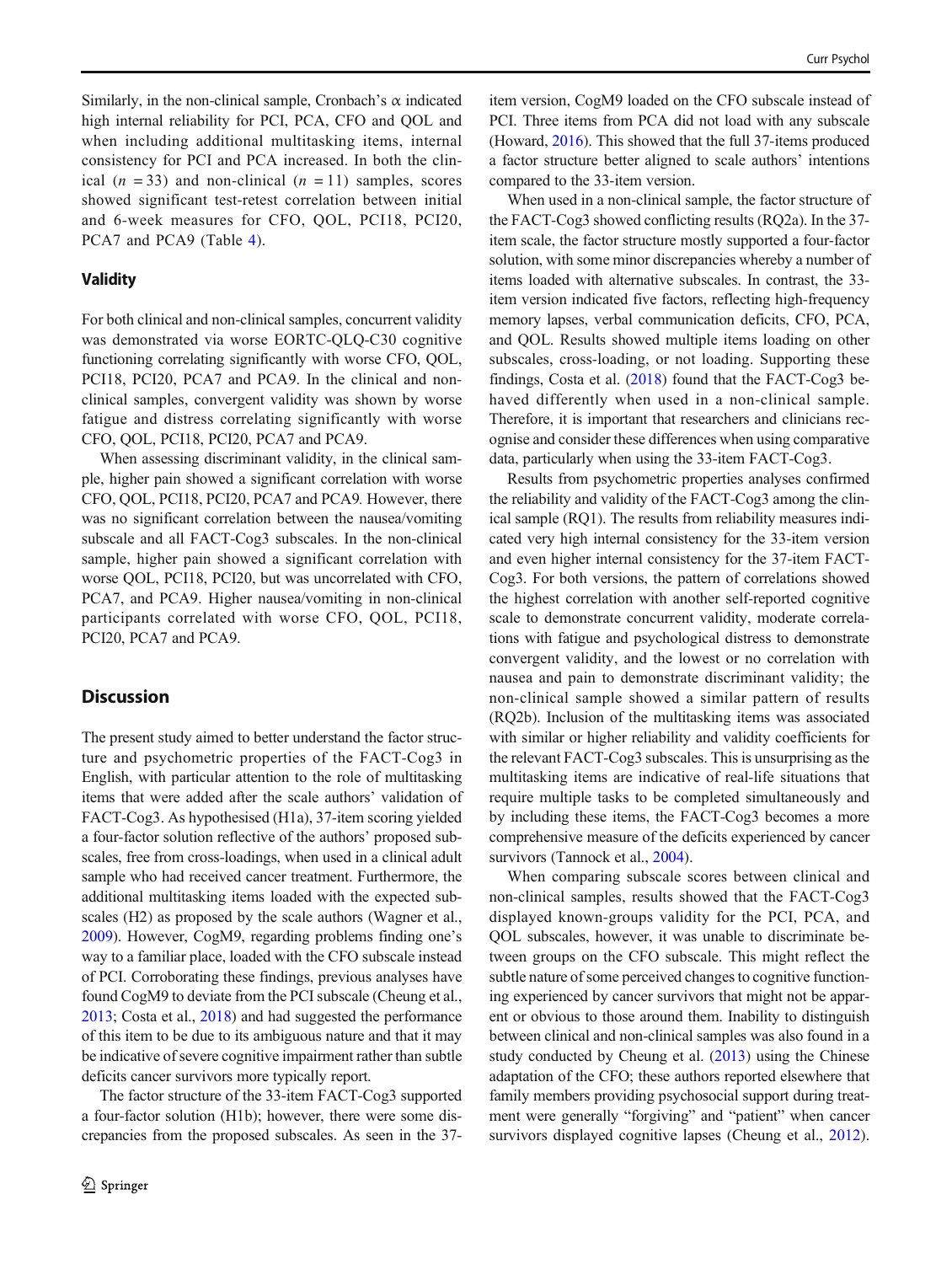<span id="page-8-0"></span>Furthermore, family members might be reserved in voicing opinions about changes to loved ones' cognitive functioning as these comments might not be received well (Cheung et al., [2013\)](#page-9-0). These findings suggest the CFO subscale might not accurately represent what others have noticed about changes to someone's cognitive functioning.

The present study was strengthened by similarities between clinical and non-clinical samples. The two samples were matched on variables likely to influence cognitive functioning, such as age, years of education, and psychological distress. However, the clinical sample was predominantly recruited from Breast Cancer Network Australia and sampling purposes for related studies required the participants to be females mostly aged between 35 to 64 years, which limits the generalisability of the study in other cancer populations, due to influences such as age and gender differences in reporting (Bray et al., [2018](#page-9-0)). Future research should consider evaluating the FACT-Cog3 with a more diverse cancer sample that includes both men and women. The heterogeneity of the clinical samples due to combining samples from different recruitment was a further limitation of the current study.

Choice of cognitive comparison scale might be considered a limitation of the present study as the EORTC-QLQ-C30 cognitive subscale consists of two items assessing perceived memory and concentration and does not consider other cognitive domains known to be affected by cancer and associated treatments (Bray et al., [2018\)](#page-9-0). However, this subscale was chosen because it is the only other measure developed and validated for the purpose of assessing patient-reported cognitive functioning in an adult cancer sample.

Until now there has been uncertainty regarding the factor structure, reliability, validity, and scoring of the FACT-Cog3 for use in clinical and non-clinical samples. Previously, those wishing to use the FACT-Cog3 were encouraged to run analyses based on their own samples to determine whether to include the additional multitasking items, resulting in many inconsistencies within the literature. However, based on the results of the present study, it is recommended that researchers and clinicians include the additional multitasking items and score each subscale individually when using the FACT-Cog3. This is consistent with previously published recommendations (Lai et al., [2014\)](#page-9-0). It is further recommended that subscale labels are adjusted to distinguish between 33-item and 37 item scoring. Labels are suggested to reference the number of items for PCI and PCA, labelling them as "PCI18", "PCI20", "PCA7", and "PCA9" respectively. This distinction is particularly important for clinicians who might consider using the PCI subscale as an outcome measure, as suggested by the scale authors (Wagner et al., [2009](#page-10-0)). In doing so, clinicians might consider use of cut-scores, such as 54 for PCI18 (i.e., less than 54 indicates impairment) or score of 60 for PCI20 as established through recent research conducted with breast cancer survivors (Van Dyk et al., [2020](#page-10-0)).

In conclusion, the FACT-Cog3 has shown validity and reliability for assessing patient-reported cognitive impairment following cancer. Researchers should be cautious when administering FACT-Cog3 to non-clinical participants as the factor structure can vary from that in cancer survivors, particularly with 33-item scoring. To more comprehensively encompass cognitive difficulties that cancer survivors report, it is recommended that practitioners include multitasking items when scoring the scale. More importantly, it is essential that practitioners disclose which scoring method they have used and label subscales accordingly, to avoid under- or overestimation of perceived cognitive ability and impairment for future meta-analyses and reviews.

Supplementary Information The online version contains supplementary material available at [https://doi.org/10.1007/s12144-021-02088-6.](https://doi.org/10.1007/s12144-021-02088-6)

Acknowledgements This research was supported by Breast Cancer Network Australia's (BCNA) Review & Survey Group, a national, online group of Australian women living with breast cancer who are interested in receiving invitations to participate in research. We acknowledge the women involved in Review & Survey Group who participated in this project. This study was conducted as part of Vibeke Koch's Bachelor of Psychology (Honours) research at Griffith University. We thank Chisato Snell and Harrison Ellsmore for their assistance with data collection.

Code Availability Not applicable.

Funding This work was supported by Mater Foundation (Grant number PR1337); Department of Science, Information Technology and Innovation, Queensland Government (Grant number WAF-7888469- 322); and School of Applied Psychology, Griffith University.

Data Availability Data are available from the corresponding author upon reasonable request.

#### **Declarations**

Ethics Approval All procedures performed in studies involving human participants were in accordance with the ethical standards of the institutional research committee (Griffith University Human Research Ethics Committee 2018/380) and with the 1964 Helsinki declaration and its later amendments or comparable ethical standards.

Consent to Participate Informed consent was obtained from all individual participants included in the study.

Consent for Publication Not applicable.

Conflict of Interest On behalf of all authors, the corresponding author states that there is no conflict of interest.

# References

Aaronson, N. K., Ahmedzai, S., Bergman, B., Bullinger, M., Cull, A., Duez, N. J., Filiberti, A., Flechtner, H., Fleishman, S. B., de Haes, J. C. J. M., Kaasa, S., Klee, M., Osoba, D., Razavi, D., Rofe, P. B.,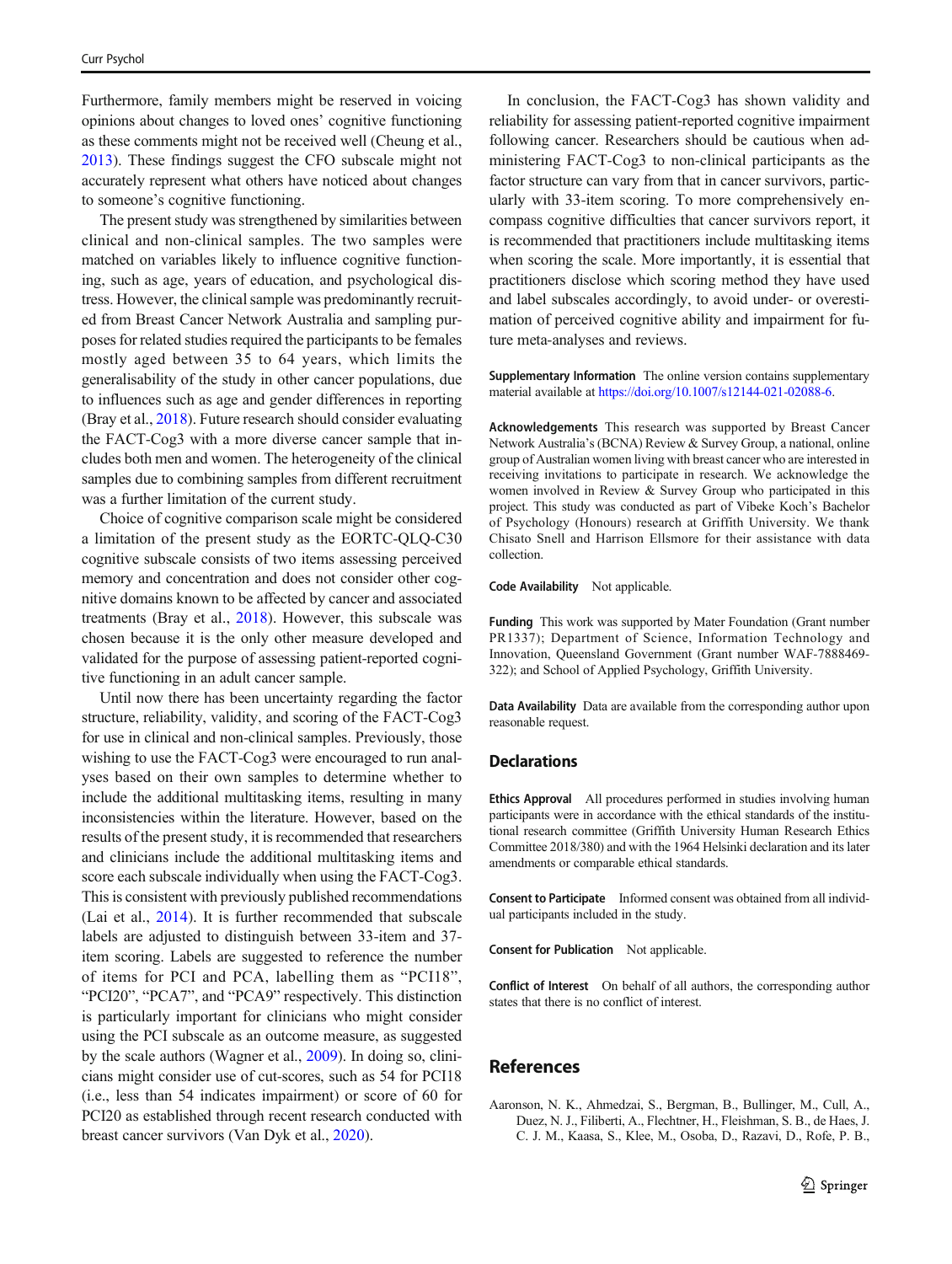- <span id="page-9-0"></span>Bartlett, M. S. (1950). Tests of significance in factor analysis. British Journal of Statistical Psychology, 3(2), 77–85. [https://doi.org/10.](https://doi.org/10.1111/j.2044-8317.1950.tb00285.x) [1111/j.2044-8317.1950.tb00285.x](https://doi.org/10.1111/j.2044-8317.1950.tb00285.x).
- Bell, M. L., Dhillon, H. M., Bray, V. J., & Vardy, J. L. (2018). Important differences and meaningful changes for the Functional Assessment of Cancer Therapy-Cognitive Function (FACT-cog). Journal of Patient-Reported Outcomes, 2(1), 48. [https://doi.org/10.1186/](https://doi.org/10.1186/s41687-018-0071-4) [s41687-018-0071-4](https://doi.org/10.1186/s41687-018-0071-4)
- Boykoff, N., Moieni, M., & Subramanian, S. (2009). Confronting chemobrain: An in-depth look at survivors' reports of impact on work, social networks, and health care response. Journal of Cancer Survivorship, 3(4), 223–232. [https://doi.org/10.1007/](https://doi.org/10.1007/s11764-009-0098-x) [s11764-009-0098-x.](https://doi.org/10.1007/s11764-009-0098-x)
- Bray, V. J., Dhillon, H. M., & Vardy, J. L. (2018). Systematic review of self-reported cognitive function in cancer patients following chemotherapy treatment. Journal of Cancer Survivorship, 12(4), 537–559. [https://doi.org/10.1007/s11764-018-0692-x.](https://doi.org/10.1007/s11764-018-0692-x)
- Cheung, Y. T., Lim, S. R., Shwe, M., Tan, Y. P., & Chan, A. (2013). Psychometric properties and measurement equivalence of the English and Chinese versions of the Functional Assessment of Cancer Therapy-Cognitive in Asian patients with breast cancer. Value in Health, 16(6), 1001–1013. [https://doi.org/10.1016/j.jval.](https://doi.org/10.1016/j.jval.2013.06.017) [2013.06.017](https://doi.org/10.1016/j.jval.2013.06.017)
- Cheung, Y. T., Shwe, M., Tan, Y. P., Fan, G., Ng, R., & Chan, A. (2012). Cognitive changes in multiethnic Asian breast cancer patients: A focus group study. Annals of Oncology, 23(10), 2547–2552. <https://doi.org/10.1093/annonc/mds029>.
- Costa, D. S. J., Loh, V., Birney, D. P., Dhillon, H. H., Fardell, J. E., Gessler, D., & Vardy, J. L. (2018). The structure of the FACT-cog v3 in cancer patients, students, and older adults. Journal of Pain and Symptom Management, 55, 1173–1178. [https://doi.org/10.1016/j.](https://doi.org/10.1016/j.jpainsymman.2017.12.486) [jpainsymman.2017.12.486](https://doi.org/10.1016/j.jpainsymman.2017.12.486).
- FACIT.org. (2009). FACT-Cog Scoring Guidelines (Version 3) 1.19.09. <https://www.facit.org>
- Green, H. J., Mihuta, M. E., Ownsworth, T., Dhillon, H. M., Tefay, M., Sanmugarajah, J., Tuffaha, H. W., Ng, S. K., & Shum, D. H. K. (2019). Adaptations to cognitive problems reported by breast cancer survivors seeking cognitive rehabilitation: A qualitative study. Psycho-Oncology, 28(10), 2042–2048. [https://doi.org/10.1002/](https://doi.org/10.1002/pon.5189) [pon.5189](https://doi.org/10.1002/pon.5189)
- Green, H. J., Pakenham, K. I., & Gardiner, R. A. (2005). Cognitive deficits associated with cancer: A model of subjective and objective outcomes. Psychology, Health and Medicine, 10(2), 145–160. <https://doi.org/10.1080/13548500500093308>.
- Green, H. J., Tefay, M., & Mihuta, M. E. (2018). Feasibility of small group cognitive rehabilitation in a clinical cancer setting. Psycho-Oncology, 27(4), 1341–1343. [https://doi.org/10.1002/pon.4600](https://doi.org/10.1002/pon.5189)
- Howard, M. C. (2016). A review of exploratory factor analysis decisions and overview of current practices: What we are doing and how can we improve? International Journal of Human–Computer Interaction, 32(1), 51–62. [https://doi.org/10.1080/10447318.2015.](https://doi.org/10.1080/10447318.2015.1087664) [1087664.](https://doi.org/10.1080/10447318.2015.1087664)
- Joly, F., Lange, M., Rigal, O., Correia, H., Giffard, B., Beaumont, J. L., Clisant, S., & Wagner, L. (2012). French version of the Functional Assessment of Cancer Therapy–Cognitive Function (FACT-cog) version 3. Supportive Care in Cancer, 20(12), 3297–3305. [https://](https://doi.org/10.1007/s00520-012-1439-2) [doi.org/10.1007/s00520-012-1439-2](https://doi.org/10.1007/s00520-012-1439-2)
- Kaiser, H. F. (1960). The application of electronic computers to factor analysis. Educational and Psychological Measurement, 20(1), 141– 151. <https://doi.org/10.1177/001316446002000116>.
- Kessler, R. C., Andrews, G., Colpe, L. J., Hiripi, E., Mroczek, D. K., Normand, S.-L. T., Walters, E. E., & Zaslavsky, A. M. (2002). Short screening scales to monitor population prevalences and trends in non-specific psychological distress. Psychological Medicine, 32(6), 959–976. <https://doi.org/10.1017/S0033291702006074>.
- King, S., & Green, H. J. (2015). Psychological intervention for improving cognitive function in cancer survivors: A literature review and randomized controlled trial. Frontiers in Oncology, 5(72), 1–18. [https://](https://doi.org/10.3389/fonc.2015.00072) [doi.org/10.3389/fonc.2015.00072](https://doi.org/10.3389/fonc.2015.00072).
- Lai, J.-S., Butt, Z., Wagner, L. I., Sweet, J. J., Beaumont, J. L., Vardy, J., Jacobsen, P. B., Shapiro, P. J., Jacobs, S. R., & Cella, D. (2009). Evaluating the dimensionality of perceived cognitive function. Journal of Pain and Symptom Management, 37(6), 982–995. [https://doi.org/10.1016/j.jpainsymman.2008.07.012.](https://doi.org/10.1016/j.jpainsymman.2008.07.012)
- Lai, J.-S., Wagner, L. I., Jacobsen, P. B., & Cella, D. (2014). Selfreported cognitive concerns and abilities: Two sides of one coin? Psycho-Oncology, 23(10), 1133–1141. [https://doi.org/10.1002/pon.](https://doi.org/10.1002/pon.3522) [3522.](https://doi.org/10.1002/pon.3522)
- Lange, M., Heutte, N., Morel, N., Eustache, F., Joly, F., & Giffard, B. (2016). Cognitive complaints in cancer: The French version of the Functional Assessment of Cancer Therapy–Cognitive Function (FACT-cog), normative data from a healthy population. Neuropsychological Rehabilitation, 26(3), 392–409. [https://doi.](https://doi.org/10.1080/09602011.2015.1036890) [org/10.1080/09602011.2015.1036890](https://doi.org/10.1080/09602011.2015.1036890)
- Lange, M., & Joly, F. (2017). How to identify and manage cognitive dysfunction after breast cancer treatment. Journal of Oncology Practice, 13(12), 784–790. [https://doi.org/10.1200/jop.2017.](https://doi.org/10.1200/jop.2017.026286) [026286.](https://doi.org/10.1200/jop.2017.026286)
- Mihuta, M. E., Green, H. J., & Shum, D. H. K. (2018a). Efficacy of a web-based cognitive rehabilitation intervention for adult cancer survivors: A pilot study. European Journal of Cancer Care, 27(2), e12805. <https://doi.org/10.1111/ecc.12805>
- Mihuta, M. E., Green, H. J., & Shum, D. H. K. (2018b). Web-based cognitive rehabilitation for survivors of adult cancer: A randomised controlled trial. Psycho-Oncology, 27(4), 1172–1179. [https://doi.](https://doi.org/10.1002/pon.4615) [org/10.1002/pon.4615](https://doi.org/10.1002/pon.4615)
- Myers, J. S. (2013). Cancer- and chemotherapy-related cognitive changes: The patient experience. Seminars in Oncology Nursing, 29(4), 300–307. <https://doi.org/10.1016/j.soncn.2013.08.010>.
- Myers, J. S., Wick, J. A., & Klemp, J. (2015). Potential factors associated with perceived cognitive impairment in breast cancer survivors. Supportive Care in Cancer, 23(11), 3219–3228. [https://doi.org/10.](https://doi.org/10.1007/s00520-015-2708-7) [1007/s00520-015-2708-7.](https://doi.org/10.1007/s00520-015-2708-7)
- Nunnally, J. C., & Bernstein, I. H. (1994). Psychometric theory (3rd ed.). McGraw-Hill
- Park, J.-H., Bae, S. H., Jung, Y. S., & Jung, Y.-M. (2015). The psychometric properties of the Korean version of the Functional Assessment of Cancer Therapy-Cognitive (FACT-cog) in Korean patients with breast cancer. Supportive Care in Cancer, 23(9), 2695–2703. <https://doi.org/10.1007/s00520-015-2632-x>
- Pullens, M. J. J., De Vries, J., & Roukema, J. A. (2010). Subjective cognitive dysfunction in breast cancer patients: A systematic review. Psycho-Oncology, 19(11), 1127–1138. [https://doi.org/10.1002/pon.](https://doi.org/10.1002/pon.1673) [1673.](https://doi.org/10.1002/pon.1673)
- Skaali, T., Fosså, S. D., Andersson, S., Cvancarova, M., Langberg, C. W., Lehne, G., & Dahl, A. A. (2011). Self-reported cognitive problems in testicular cancer patients: Relation to neuropsychological performance, fatigue, and psychological distress. Journal of Psychosomatic Research, 70(5), 403–410. [https://doi.org/10.1016/](https://doi.org/10.1016/j.jpsychores.2010.12.004) [j.jpsychores.2010.12.004](https://doi.org/10.1016/j.jpsychores.2010.12.004).
- Tabachnick, B. G., & Fidell, L. S. (1989). Using multivariate statistics (2nd ed.) Harper Collins.